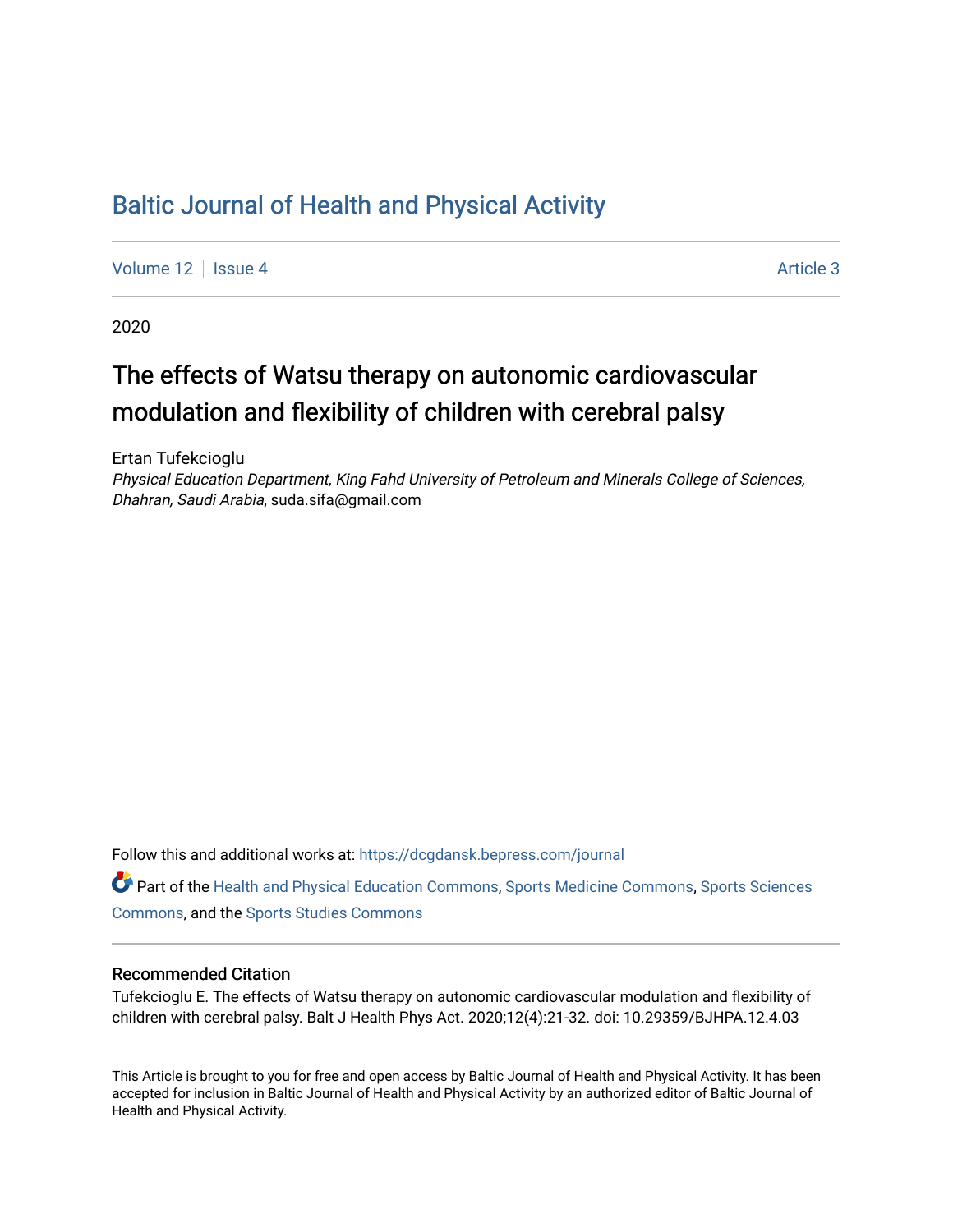# **The effects of Watsu therapy on autonomic cardiovascular modulation and flexibility of children with cerebral palsy**

#### **Ertan Tufekcioglu**

Physical Education Department, King Fahd University of Petroleum and Minerals College of Sciences, Dhahran, Saudi Arabia

| abstract                     |                                                                                                                                                                                                                                                                                                                                                                                                                                                                                                                                                                                                                                                                                                                                                                                                                                                               |
|------------------------------|---------------------------------------------------------------------------------------------------------------------------------------------------------------------------------------------------------------------------------------------------------------------------------------------------------------------------------------------------------------------------------------------------------------------------------------------------------------------------------------------------------------------------------------------------------------------------------------------------------------------------------------------------------------------------------------------------------------------------------------------------------------------------------------------------------------------------------------------------------------|
| <b>Background:</b>           | We aimed to compare and examine the effect of aquatic interventions, Watsu® vs Immersion, on the<br>autonomic nervous system and the range of motion in children with cerebral palsy, due to common<br>belief that use of Watsu is beneficial for the special needs.                                                                                                                                                                                                                                                                                                                                                                                                                                                                                                                                                                                          |
| <b>Material and methods:</b> | Twenty-three children (age $7.5\pm2.8$ ) were randomized to receive Watsu <sup>®</sup> therapy and Immersion<br>interventions in the cross-over, age-stratified study. Each therapy session lasted 30 minutes twice<br>a week for a total of 10 weeks in two non-consecutive periods. Short-term heart rate variability<br>parameters by using a Polar H7 heart rate sensor with a signal processing software and the passive<br>range of motion by using a universal goniometer was measured at baseline and post-treatment.                                                                                                                                                                                                                                                                                                                                 |
| <b>Results:</b>              | Watsu® therapy significantly improved the heart rate variability parameter (pNN50, t = 2.312, p = 0.031)<br>and lower flexibility ( $t = 6.012$ , $p = 0.000$ ) in comparison to immersion.                                                                                                                                                                                                                                                                                                                                                                                                                                                                                                                                                                                                                                                                   |
| <b>Conclusions:</b>          | In comparison to immersion, Watsu® therapy was shown to be safe and effective for the autonomic<br>modulation and flexibility of children with cerebral palsy. Therefore, it is recommended as a<br>complementary tool for physical therapy on land.                                                                                                                                                                                                                                                                                                                                                                                                                                                                                                                                                                                                          |
|                              | Key words: cerebral palsy, heart rate variability, flexibility, Watsu.                                                                                                                                                                                                                                                                                                                                                                                                                                                                                                                                                                                                                                                                                                                                                                                        |
| article details              |                                                                                                                                                                                                                                                                                                                                                                                                                                                                                                                                                                                                                                                                                                                                                                                                                                                               |
|                              | Article statistics: Word count: 3,660; Tables: 7; Figures: 4; References: 55                                                                                                                                                                                                                                                                                                                                                                                                                                                                                                                                                                                                                                                                                                                                                                                  |
|                              | Received: May 2020; Accepted: September 2020; Published: December 2020                                                                                                                                                                                                                                                                                                                                                                                                                                                                                                                                                                                                                                                                                                                                                                                        |
|                              | Full-text PDF: http://www.balticsportscience.com                                                                                                                                                                                                                                                                                                                                                                                                                                                                                                                                                                                                                                                                                                                                                                                                              |
|                              | <b>Copyright</b> © Gdansk University of Physical Education and Sport, Poland                                                                                                                                                                                                                                                                                                                                                                                                                                                                                                                                                                                                                                                                                                                                                                                  |
| Indexation:                  | Celdes, Clarivate Analytics Emerging Sources Citation Index (ESCI), CNKI Scholar (China National Knowledge<br>Infrastructure), CNPIEC, De Gruyter - IBR (International Bibliography of Reviews of Scholarly Literature in<br>the Humanities and Social Sciences), De Gruyter - IBZ (International Bibliography of Periodical Literature<br>in the Humanities and Social Sciences), DOAJ, EBSCO - Central & Eastern European Academic Source, EBSCO<br>- SPORTDiscus, EBSCO Discovery Service, Google Scholar, Index Copernicus, J-Gate, Naviga (Softweco, Primo<br>Central (ExLibris), ProQuest - Family Health, ProQuest - Health & Medical Complete, ProQuest - Illustrata: Health<br>Sciences, ProQuest - Nursing & Allied Health Source, Summon (Serials Solutions/ProQuest, TDOne (TDNet), Ulrich's<br>Periodicals Directory/ulrichsweb, WorldCat (OCLC) |
| <b>Funding:</b>              | Author gratefully acknowledges the support provided by Deanship of Scientific Research at King Fahd University of<br>Petroleum & Minerals through Project IN 151004 for this research.                                                                                                                                                                                                                                                                                                                                                                                                                                                                                                                                                                                                                                                                        |
|                              | <b>Conflict of interests:</b> Author has declared that no competing interest exists.                                                                                                                                                                                                                                                                                                                                                                                                                                                                                                                                                                                                                                                                                                                                                                          |
| <b>Corresponding author:</b> | Dr. Ertan Tufekcioglu, King Fahd University of Petroleum and Minerals, College of General Studies - Physical<br>Education; KFUPM, Dhahran, 31261; Saudi Arabia, e-mail: ertan.tufekcioglu@kfupm.edu.sa, suda.sifa@gmail.com                                                                                                                                                                                                                                                                                                                                                                                                                                                                                                                                                                                                                                   |
| <b>Open Access License:</b>  | This is an open access article distributed under the terms of the Creative Commons Attribution-Non-Commercial-No-<br>Derivatives 4.0 International (https://creativecommons.org/licenses/by-nc-nd/4.0/), which permits use, distribution<br>and reproduction in any medium, provided the original work is properly cited, the use is non-commercial and is<br>otherwise in compliance with the license.                                                                                                                                                                                                                                                                                                                                                                                                                                                       |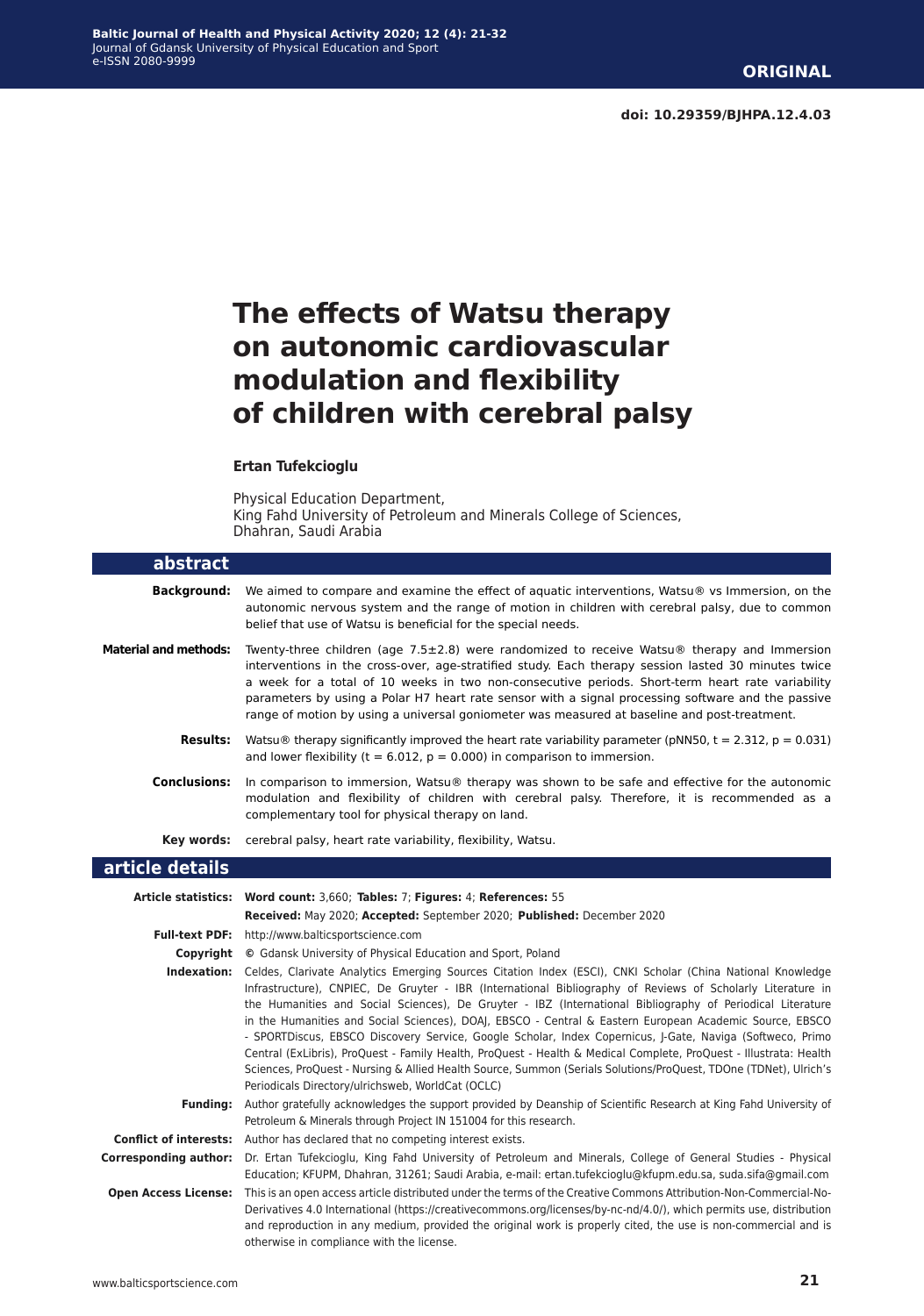## **introduction**

Cerebral palsy (CP) is considered a static encephalopathy in which the primary lesion is non-progressive. CP is the most common physical disability, as 1 in 323 children has been identified with CP [1].

The growth, plasticity, development, and maturation of the central nervous system can change the clinical presentation, such as movement limitation and impairment of postural control resulting from damage to the immature brain over time [2]. Motor dysfunction and neuromuscular disorders following the neurological deficit and the autonomic nervous system (ANS) imbalance in CP cause disturbance in a homeostatic state, a decrease in the adaptive capacity of the cardiac regulation, and other concomitant chronic disorders [2]. Motor incapacity in CP is a progressive disorder. However, early diagnosis and treatment can improve its condition [3, 4].

ANS activity is amenable to interventions in CP, and the ANS modulation can be observed using non-invasive heart rate variability (HRV) analysis [5,6]. HRV, neural regulation of the heart is the variation of beat-to-beat R-R intervals and the quantitative markers of ANS modulation in milliseconds recorded by an electrocardiogram [5]. HRV is considered for clinical evaluation and to assess the effect of non-pharmacological therapeutic interventions [7], in detecting and following disease processes [8] and as an index activity of the neurophysiological pathway [9]. Assessing HRV that indexes neuro-cardiac functioning can improve our understanding of ANS to interventions in CP [10]. Additionally, it was shown that HRV is linked to autonomic maturation and neurodevelopment [4].

Reliable HRV recording necessitates finical consideration of methodological factors including the study protocol (recording time of day; waking status, sample characteristics (explicit exclusion criteria; the proportion of male participants), ECG signal acquisition and pre-processing settings (i.e., prerecording acclimatization period, recording posture, sampling rate, filtering algorithm) and HRV rational decisions (analyzed recording duration, epoch lengths).

The holistic and somatic therapies can stimulate the vagal nerve and reduce stress hormones alleviating several pediatric conditions, including cerebral palsy [11]. The body has the potential to influence the mind via the bidirectional pathway between the brain and body for psycho-somatic and emotional healing [12].

There is empirical evidence in favor of water (aquatic) therapies for a variety of physical and psychological disorders [13]. In rehabilitation, reduced gravitational forces create a very therapeutic condition for increased mobility. On land, the range of motion (ROM) is targeted using passive stretches provided by a therapist (manual) and sustained stretches in which the patient is placed in a position (positional) for extended periods [14, 15].

Active aerobic aquatic exercise intervention studies dominate the literature [3, 20]. Passive Watsu is the only method combining a series of flowing movements, stretches, and manipulations and the least investigated complementary tool in multimodal aquatic treatment settings [16]. The combination of specific techniques and the feeling of trust in warm water can influence emotional state [17], relaxation and autonomic cardiac regulation [18]. Moderate pressure touch and therapeutic properties of warm water might double the expected effects due to potential emotional contagion [19].

For high-quality design studies, standardized protocols with adequate sample sizes, scope, and good reports about the testing procedure are needed [16, 20, 21]. On this subject, our general aim is to contribute to evidence-based rehabilitation in CP. Mainly, the aim is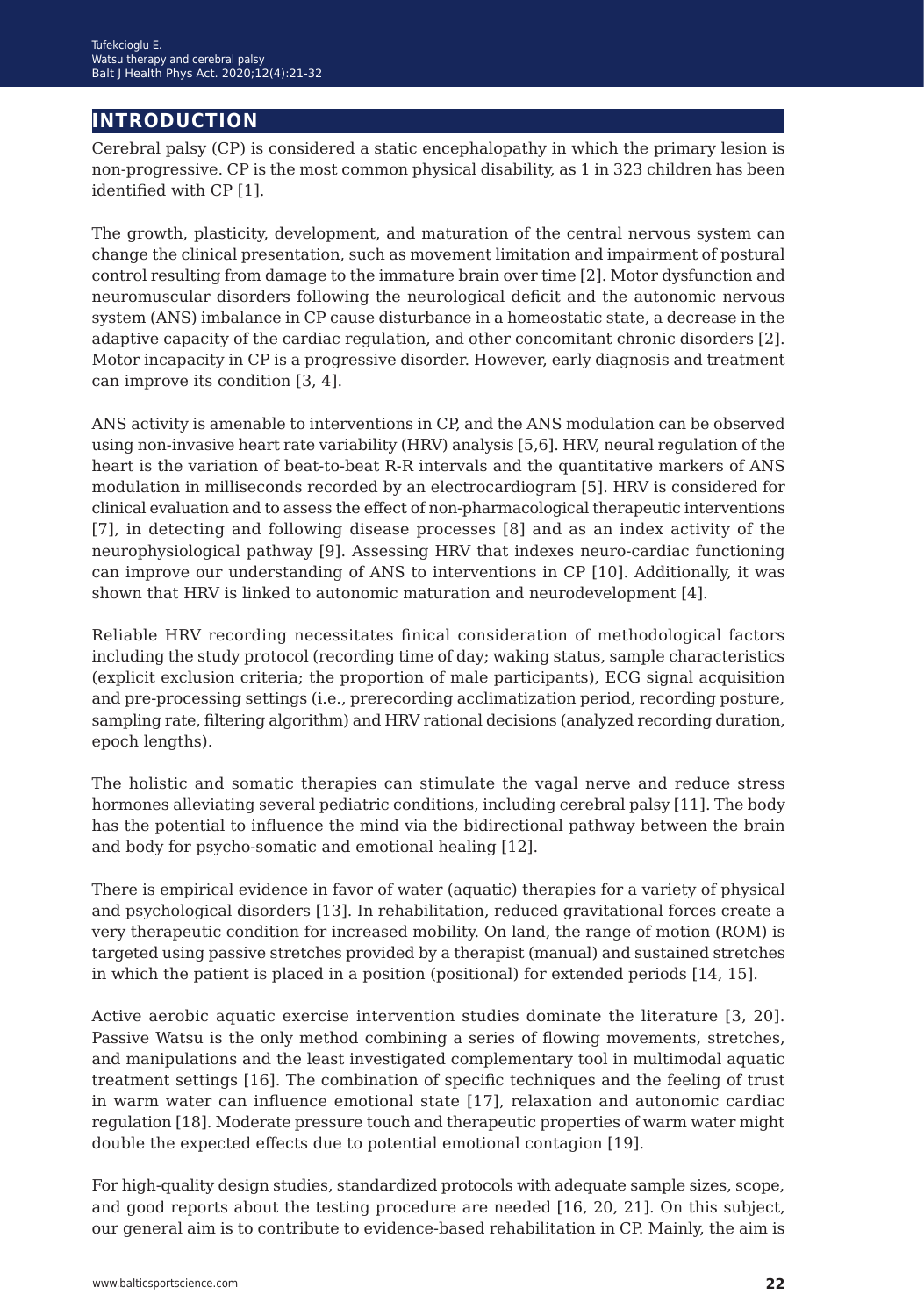to examine and compare the effect of passive Watsu therapy and immersion protocols on HRV and ROM parameters in children with CP.

## **material and methods**

The single-blinded randomized and age-stratified crossover study took place in two nongovernmental rehabilitation complexes providing treatment and therapeutic work on land and in water to the patient with a variety of physical disorders.

#### **Subjects**

Twenty-three children (n = 23, age 7.52  $\pm$ 2.78, BMI 19.04  $\pm$ 1.62), more than power analysis of G\*Power recommendation (#15), participated in the study. They were diagnosed with clinical mild/moderate spastic CP (International Classification of Diseases and Related Health Problems 10th, ICD-10), of either gender, showing the absence of seizures for the past 30 days with no medical history of ANS effecting diseases participated in this study. They were able to understand basic verbal commands and report sensitivity to pain. All test procedures and arrangements were explained to the parents or caretakers, who then signed the informed consent document approved by the Deanship of Scientific Research. Significance ( $p > 0.05$ ) were not seen in the physical characteristic of the groups (Table 1).

| Group            |      | Age (years) | Weight (kg) | Height (m) | BMI ( $kg/m2$ ) |
|------------------|------|-------------|-------------|------------|-----------------|
| WI $(n = 12)$    | Mean | 7.92        | 17.92       | 0.97       | 18.99           |
|                  | Std. | 3.12        | 4.56        | 0.13       | 1.77            |
| $IW (n = 11)$    | Mean | 7.09        | 16.61       | 0.93       | 19.09           |
|                  | Std. | 2.43        | 3.44        | 0.10       | 1.53            |
| Total $(N = 23)$ | Mean | 7.52        | 17.29       | 94.83      | 19.04           |
|                  | Std. | 2.78        | 4.03        | 11.26      | 1.62            |

Table 1. Physical characteristics of the groups. Mean (SD)

The portion of the participants in level II was 52.2%, whereas of the participants in level I – 48.8%, based on the gross motor function classification system (GMFCS). Regarding topographic distribution, 7.7% had diplegia, and 92.3% had hemiplegia (Table 2).

Table 2. The participants' GMFCS levels and topographic distribution

|       |    | Gender |   |                | Limb distribution |            | <b>GMFCS</b> |  |
|-------|----|--------|---|----------------|-------------------|------------|--------------|--|
| Group | n  |        | M | Age            | Diplegia          | Hemiplegia |              |  |
| WI    | 12 |        |   | 7.92<br>(3.11) |                   | 11         |              |  |
| IW    | 11 |        |   | 7.09<br>(2.42) |                   | 10         |              |  |

### **Experimental design**

Participants were assigned randomly to either Watsu (WI) or Immersion first (IW) groups based on their arrival time to the facility. The allocation was concealed from the assessors and the therapists. Each participant serves as his/her control in estimating the treatment effect. The study consisted of a 6-week washout interval during which no therapy was applied (Fig. 1). Each therapy session lasted 30 minutes, twice a week, during the two 10-week experimental phases.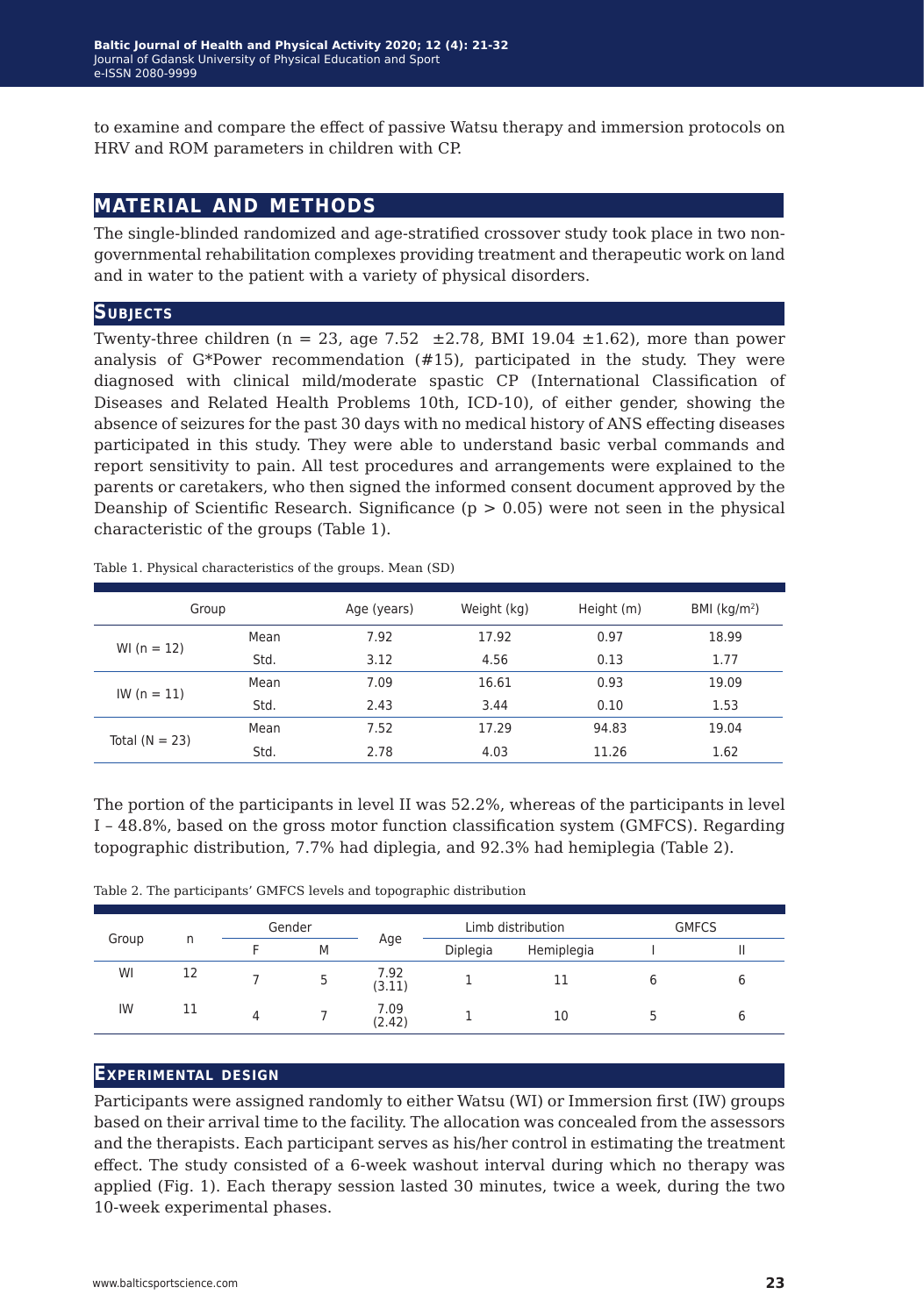



Participants' food intake and life routine were maintained during the 24 hours preceding the test. After ensuring the same conditions, the tests were performed between 8:00 am, and 10:00 am in still lying supine in a quiet room with low light and optimal temperature  $(27^{\circ}C\pm1.3)$ . The strap was fitted around the chest of each participant. Next, the heart rate sensor was fitted on the strap and located in the middle area below the nipples. The participants maintained the average respiratory rate of 16.7 (SD: 1.94) in recordings. ECG signal was transmitted by Polar H7 Bluetooth Heart Rate Sensor & Fitness Tracker (Polar Electro Oy, Kempele, Finland) on the strap and received by IOS device (Apple Inc., CA, USA) with a digital standardized HRV+ signal processing software that fully supports Bluetooth (4.0) Smart connectivity.

The corresponding data files were then transmitted to a personal computer as text files. After artefact correction (medium level filter) by Kubios HRV 2.2., (a software analyzing biosignals), HRV parameters (Table 3) were obtained for statistical analyses.

| Mean R-R | All intervals between adjacent QRS complexes also defined as interbeat intervals              |
|----------|-----------------------------------------------------------------------------------------------|
| RMSSD    | The square root of the mean of the squares of the successive differences between adjacent R-R |
| pNN50    | The proportion of NN50 divided by the total number of NNs                                     |
|          | 0.04–0.15 Hz representing both SNS and PNS tone by baroreflex activity.                       |
| HF       | 0.15-0.40 Hz representing PNS tone and fluctuations caused by respiratory sinus arrhythmia    |

|  |  |  |  |  |  |  | Table 3. HRV time and frequency domain parameters obtained in the study |
|--|--|--|--|--|--|--|-------------------------------------------------------------------------|
|--|--|--|--|--|--|--|-------------------------------------------------------------------------|

The standard spectral analysis was applied to the 5-minute lying supine HRV recordings. The 5-minute recording is the main data tool for the literature on HRV correlating with 24 h HRV recording [21]. 5 min recordings length is suggested for reliable HRV indices to evaluate physiological changes [22]. Another study [23] concluded that clinical and optimal performance progress induced by the interventions could be assessed using shortterm HRV indices when clients breathe at regular rates  $(-11-20$  bpm). A Meta-Analysis on psychometric properties of HRV revealed that HRV is a reliable measure of autonomic respond and modulation in the pediatric sample [23]. Polar H7 heart rate monitor is confirmed to be valid [24] and reliable in resting and in mild activities [25].

ROM was measured using a standard universal larger plastic goniometer (121/4 inches) by physical therapists. High intertester reliability and validity for goniometric measurements were reported [27, 28, 29]. The goniometer measurements are used for the longitudinal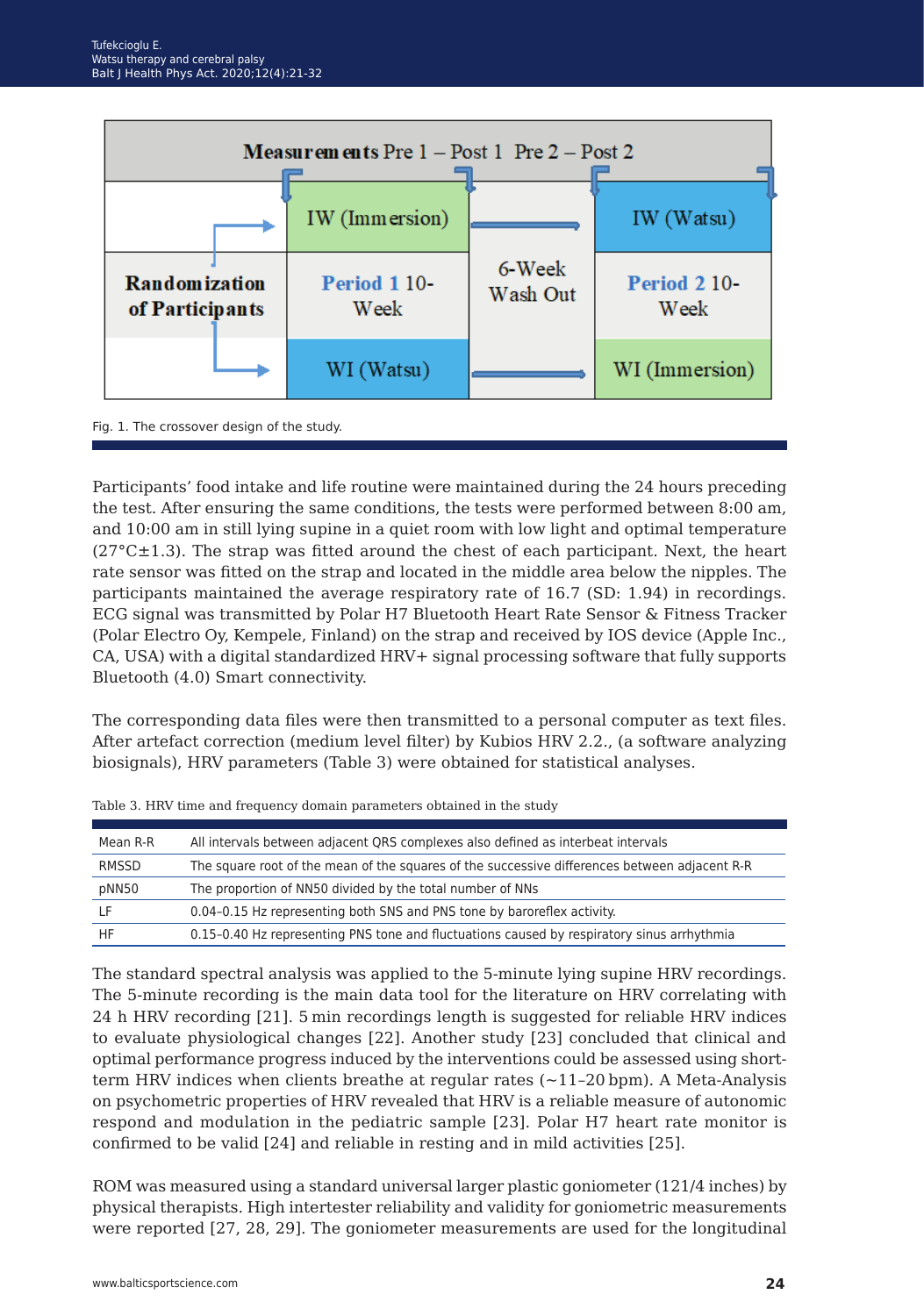monitoring of hip function [30]. The pelvis was stabilized through manual fixation to prevent rotation with knees in a neutral position, avoiding the rotation in the hip to standardize procedures. Hip and knee were in neutral rotation, avoiding limitation by tight rectus femoris muscle for measuring knee flexion (Table 4). Full end‐point measurements were made to the nearest 1<sup>°</sup>

| Passive ROM  |           | Body position | Goniometer axis               | G. stationary arm<br>aligned with | G. moving arm<br>aligned with |
|--------------|-----------|---------------|-------------------------------|-----------------------------------|-------------------------------|
| Shoulder     | Extension | Prone         | Center of the<br>humeral head | Thorax mid-<br>axillary line      | Humerus                       |
| <b>Flbow</b> | Flexion   | Supine        | Flbow lateral<br>epicondyle   | Humerus                           | Radius                        |
| Knee         |           |               | Lateral femoral<br>epicondyle | Femur                             | Fibula                        |
| Hip          |           |               | Femoral greater               | Trunk mid-                        | Femur                         |
|              | Extension | Side-lying    | trochanter                    | axillary line                     |                               |

Table 4. Procedure of ROM measurements and the use of a goniometer

#### **Exclusion criteria**

Participants with surgery for saliva control and taking drugs affecting autonomic cardiac function and saliva secretion in the last 15 days before the study, previous history of cardiac disease were not involved in the study. Participants with pathologies associated with infectious or viral states, or the inability to maintain an orthostatic position were not included. Participants were excluded after their second absences.

Participants that fulfilled initial inclusion criteria were subsequently excluded for the following reasons: The participants (#5) who reported later than the measurements were excluded. Participants with observed fatigue (#3), and the second absence in the intervention period (#3) were excluded (Fig. 2). No other adverse effect was observed.



Fig. 2. The numbers of excluded participants during the study

#### **Intervention protocol**

The day after the tests, two certified Watsu therapists with more than five years of experience in treating and evaluating children with CP have applied the adapted Watsu to the participants. The typical Watsu session involved stretches and trunk rotational and rocking movements, in flexion, extension, traction and rotation with no open sandwich techniques. However, the restrictions of each individual were considered for a safe and enjoyable session.

Constant support at the back of the participant's head and neck to avoid submersion was maintained by specifically manufactured floating equipment during immersion. During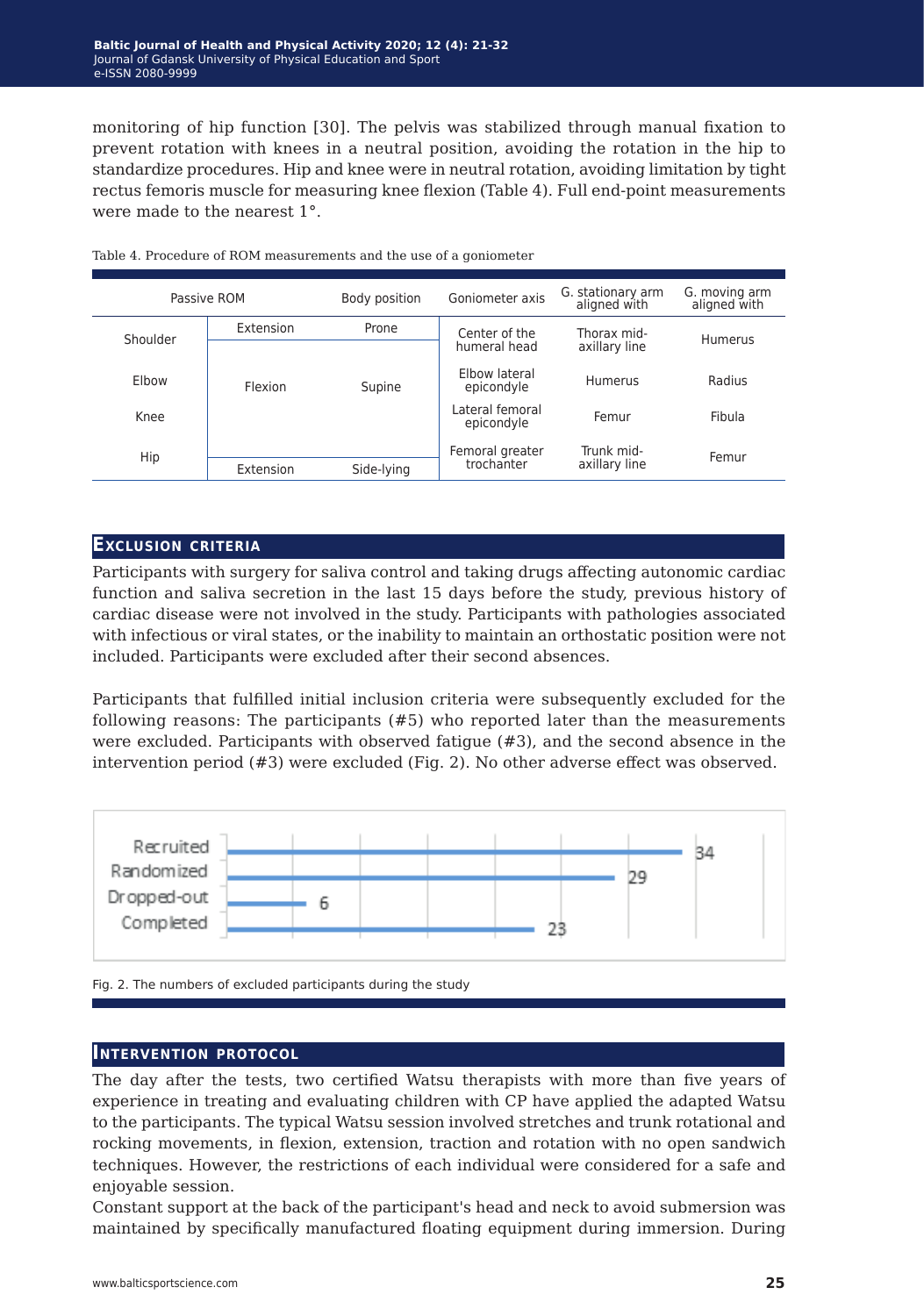this floatation session, the rest of the participant's body was kept horizontally in the water. The water and air temperature were 34°C and 31°C, respectively. The post-test was performed the day after the last sessions of both periods.

#### **Data analysis**

The carryover effect was analyzed by the calculation of the sum of the measured values in both periods. The comparison was made with an independent sample t-test. In the case of significant results, no comparison was performed between the differences of both therapies. The effect of both therapies was analyzed based on 1st-period values. When no carryover effect was seen, the effectiveness of both therapies was evaluated based on the difference between the results of the two therapies. The independent sample t-test was used for this purpose. The significance level for all tests was  $5\%$  (p  $\lt$  0.05).

### **results**

HRV values did not show carryover effect (Mean R-R t(21)=0.143, p=0.888; RMSSD  $t(21)=0.987$ ,  $p=0.335$ ;  $pNN50$   $t(21)=0.068$ ,  $p=0.947$ ), HF ( $t=-0.224$ ,  $p=0.825$ ), and LF, (t=-0.768, p=0.451). Mean R-R and RMSSD improved insignificantly compared to Immersion (t(21)=1.084, p=0.291); 95% CI (-22.67, 72.02); (t(21)=1.552, p=0.136), respectively (Table 5).

| Groups | <b>HRV</b> Time | Period 1       |                | Period 2       |                 |
|--------|-----------------|----------------|----------------|----------------|-----------------|
| WI     |                 | 504.83 (52.63) | 558.67 (90.66) | 518.42 (55.21) | 547.67 (59.04)  |
| IW     | Mean R-R (ms)   | 513.91 (43.69) | 552.91 (46.33) | 526.73 (42.69) | 565.82 (45.71)  |
| WI     | RMSSD (ms)      | 18.00 (9.55)   | 30.17 (16.25)  | 24.25 (15.07)  | 33.50 (17.29)   |
| IW     |                 | 28.27(12.39)   | 33.36 (12.71)  | 27.36 (12.46)  | 37.27 (15.28)   |
| WI     |                 | 3.08(5.02)     | 11.25 (14.39)* | 8.08(9.05)     | 13.33 (12.10)   |
| IW     | pNN50           |                | 13.64 (8.69)   | 9.45(8.74)     | 19.09 (13.08) * |

Table 5. Changes in all time-domain HRV indices of the groups. Mean (SD)

Watsu improved pNN50 significantly  $(t = 2.312, p = 0.031)$ , 95% CI (0.84, 15.90), (Fig. 3).



Improvements in HF and LF were not significant  $((t=1.492, p=0.151) 95\% \text{ CI } (-2.09, 12.72)$ , (t=-0.811, p=0.426) 95% CI (-22.81, 10.01, respectively)) compared to immersion (Table 6).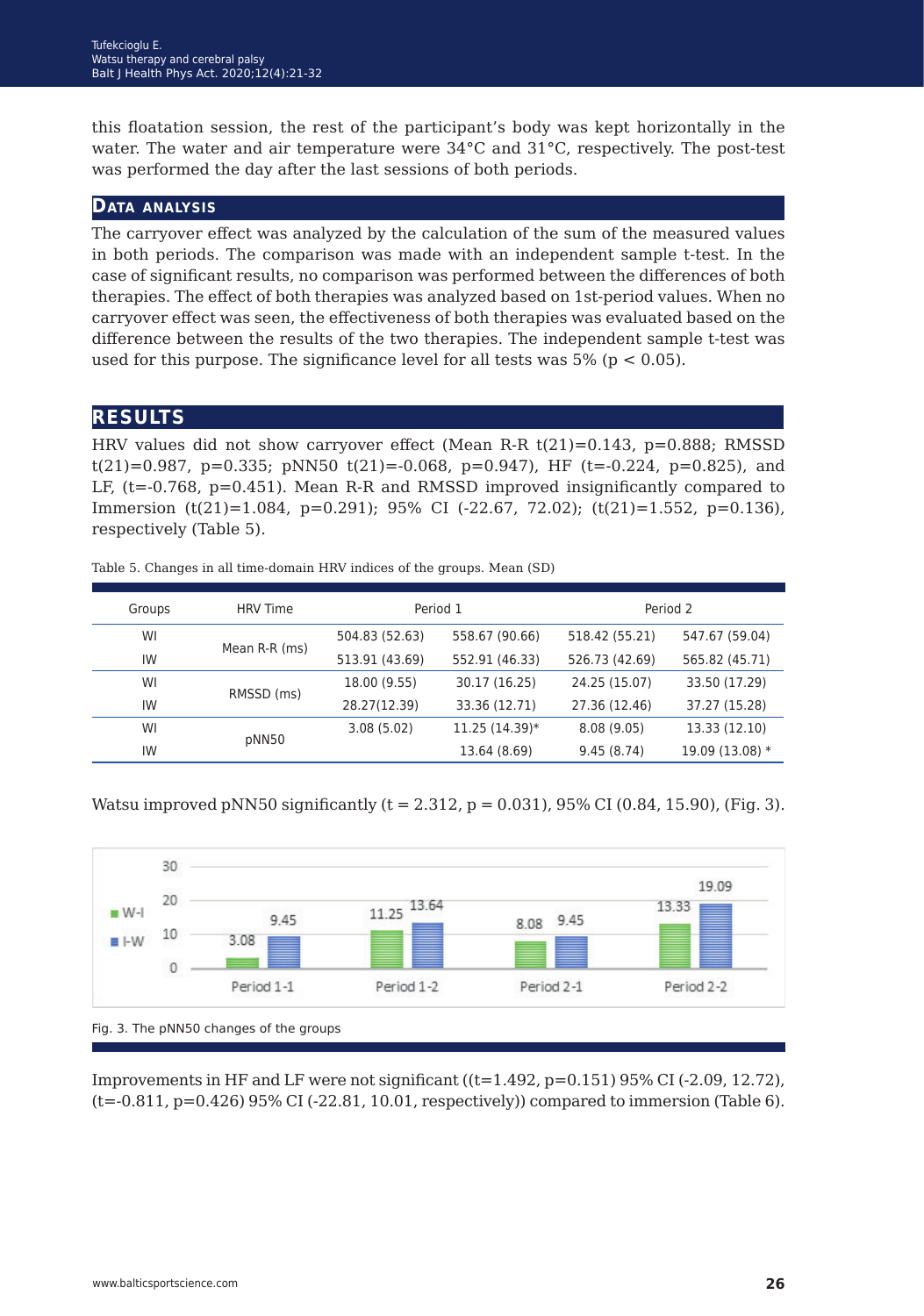| Group | <b>HRV</b> Frequency |               | Period 1      |               | Period 2      |
|-------|----------------------|---------------|---------------|---------------|---------------|
| WI    |                      | 13.12 (6.88)  | 19.40 (11.03) | 19.83 (9.41)  | 23.78 (9.42)  |
| IW    | $HF$ (nu)            | 16.43 (8.13)  | 20.59 (9.04)  | 16.23 (8.74)  | 23.38 (7.50)  |
| WI    |                      | 69.68 (15.01) | 76.63 (15.73) | 73.03 (21.35) | 78.95 (13.97) |
| IW    | $LF$ (nu)            | 57.44 (6.60)  | 70.95 (15.31) | 62.23 (11.10) | 68.30 (12.94) |

Table 6. The participants' HRV frequency domain indices. Mean (SD)

The upper flexibility difference between the two therapies was not significant  $(t = 0.804)$ ,  $p = 0.431$ ) 95% CI (-1.26, 2.84). Relevant carryover effects were observed in upper flexibility ( $t = -2.580$ ,  $p = 0.017$ ). No evidence of relevant carryover effects was observed in lower flexibility ( $t = -1.498$ ,  $p = 0.149$ ), (Table 7).

Table 7. The participants' range of motion (ROM) results. Mean (SD)

| Group | <b>ROM</b> |               | Period 1         |               | Period 2        |
|-------|------------|---------------|------------------|---------------|-----------------|
| WI    |            | 118.42 (9.90) | 121.23 (7.17)    | 118.74 (9.39) | 119.15 (8.74)   |
| IW    | Upper      | 93.18 (20.04) | 95.20 (19.43)    | 93.53 (19.52) | 98.63 (19.00)   |
| WI    |            | 82.07 (22.55) | $86.10(22.28)$ * | 82.35 (22.39) | 84.02 (21.83)   |
| IW    | Lowe       | 81.13 (10.53) | 83.48 (10.18)    | 81.13 (10.53) | $86.81(10.23)*$ |

Watsu significantly improved lower ROM compared to Immersion  $(t = 6.012, p = 0.000)$ 95% CI (3.72, 7.65), (Fig. 4).



Fig. 4. The lower ROM changes of the groups

#### **discussion**

This first study in the literature comparing the effect of passive Watsu therapy and immersion has revealed significant results. Although selected HRV measures showed a positive trend after both therapies, the overall result favors the use of Watsu therapy in CP.

There are a few studies with encouraging findings in the literature. However, these studies show variety in their population and selected parameters. To date, no study investigated the HRV and ROM of children who are 4–12 years old. The variables of the studies included pain in fibromyalgia patients [31], functional capacity, anxiety and depression in patients with Parkinson disease [32], functional health status and ROM of children with juvenile idiopathic arthritis [33], physical function, pregnancy, and other physiological parameters of healthy individuals [34]. The positive findings on locomotor cardiac synchronization of obese young males [35] and the ROM of active young swimmers [36] were also noted.

A Watsu therapist provides constant tactile, kinesthetic input when working on limbs one by one, due to stretching muscles, changing joint position, tendon tension, rocking and gently massaging. Being floated, touched, stretched, gently rocked, pulled and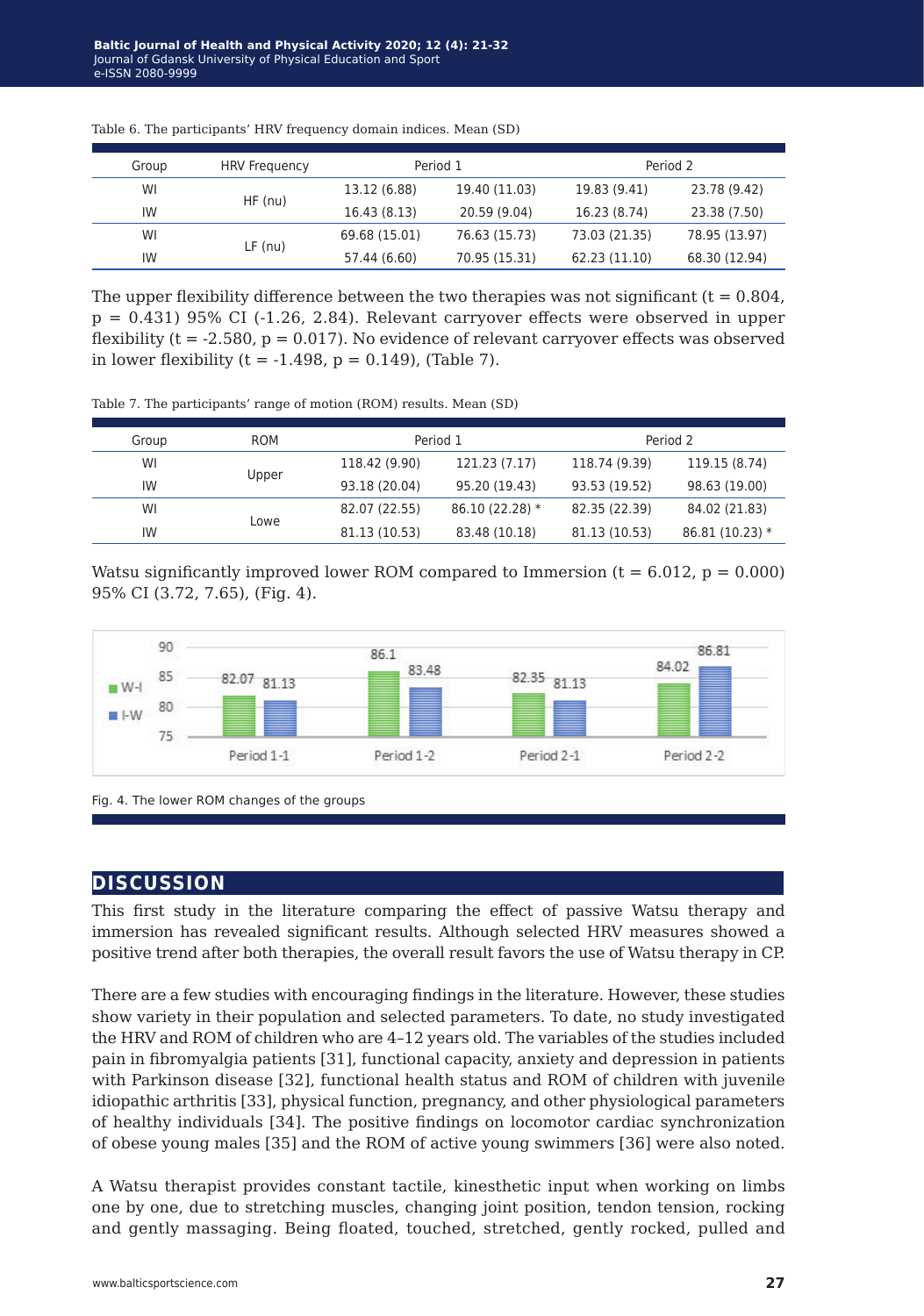pushed into positions elicit a variety of external inputs sent to the sensory cortex that can synchronize with internal afferent inputs and rhythm. The cerebellar–motor cortex interactions throughout the Watsu sessions can form a base for psychomotor functioning and development.

This kind of sensory reintegration in Watsu is likely to enhance nervous system functions and help filter out unnecessary information, tolerate and control responses to challenging signals, which can improve emotional wellbeing [37, 38]. The characteristic of being cradled in the nurturing arm of a therapist in warm water can provide signals of trust in high levels and concomitant positive emotions [34]. However, it is worth considering the individualized proprioceptive sensory diet using the advanced and adapted skills for the over-aroused or under aroused children. Thus, the change in the rhythm of the bodily systems, including the cardiac system alters the state of consciousness – these afferent inputs sent to the medulla and cortex [39, 40]. Thus, ANS can modulate the physiological and emotional response in a timely and proper manner indicated by higher HRV [41] correlating with positive emotions [42]. Higher levels of resting vagally-mediated HRV are linked to the performance of executive functions like attention and emotional processing by the prefrontal cortex [21]

All sensory information from the heart from proprioceptors, chemoreceptors, and mechanoreceptors and information from the cerebral cortex and limbic system is integrated with the cardiovascular center of the medulla of the brainstem for the cardiovascular modulation [43]. Thus, the sensorial inputs in different body positions might influence better autonomic cardiac modulation, higher pNN50 indices of HRV [42]. Moderate touch (tactile input) dominates the entire Watsu session, especially the techniques called "shoulder rotation" and "sandwich". The gentle stroking in the shoulder and neck area might have stimulated the pressure receptors and vagal nervous [44]. This gentle stroking conveys a pleasant sensation via touch-sensitive C-tactile nerve fibers when activated in Watsu [45]. It is known that tactile receptors transmit the sensory stimulus to the brain, causing a faster reaction than other types of the stimulus [46]. In addition to that, C tactile fibers transform the sensory stimulation into the pleasurable sensations and emotional quality of tactile input. Although the Watsu dimension of tactile information can address psychological traumas and enhance wellbeing, potential over-arousal state of a person with traumatic experience should be considered [34]. It can boost the desired outcomes and help alleviate touch deprivation symptoms [45]. However, the effect of warm water as a whole-body stimulator for sensory reintegration, body awareness and neuromuscular re-education still needs to be investigated in future studies [34].

Another positive change due to gentle stroking and massage is the reduced cortisol levels and increased serotonin and oxytocin, which plays a role in social bonding [47, 10]. Thus, socio-emotional development in early childhood and later in life is supported [11, 18, 48]. These possible biochemical changes may bring additional benefits to the therapeutic table, including the release of pain and strengthened immune function and contribute to better accordance between autonomic, emotional, and physical flexibility [8, 49].

Understanding the role that the intrinsic cardiac nervous system plays in cardio-vascular modulation is crucial [50]. Mechanical and hormonal changes are transformed into neurological inputs by sensory neurons in the myocardium. These sensory inputs are sent to the brain via afferent pathways contributing to heart–brain interactions. The role of heart in the altered rates, rhythms, and patterns of afferent traffic, resettlement  $\Box$ of cortical functioning can trigger emotional restructuring [39]. Such emotional selfregulation can be reflected in higher pNN50 after Watsu. Another type of touch called "intentional touch" is used to avoid overstimulation of fear of intimacy and closeness in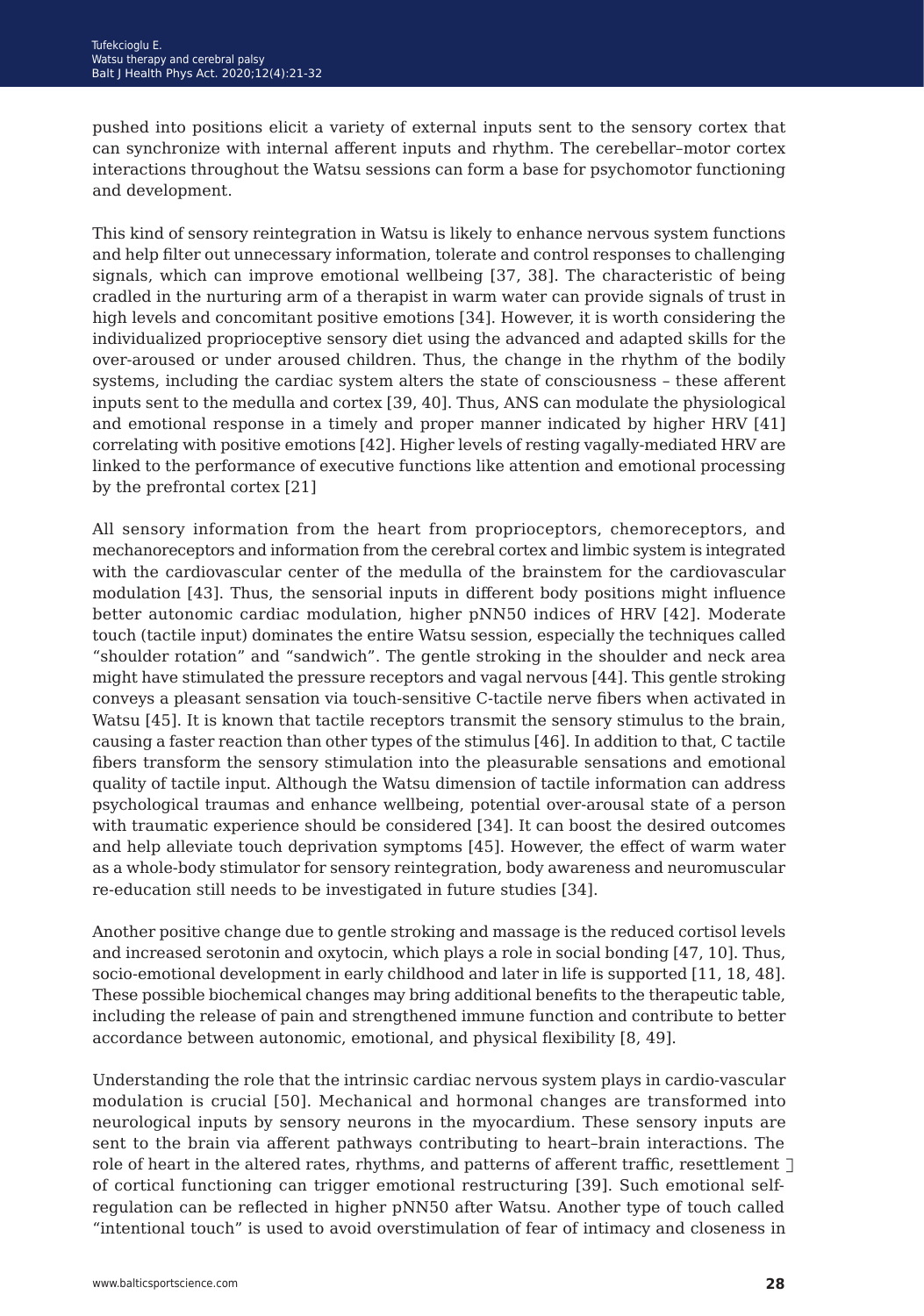Watsu. The number of intentional touch techniques can be regulated to maintain pleasant and refreshed feelings.

The current study showed that the clinical pediatric goal of improved lower ROM could be achieved after Watsu therapy. The specific gentle stretching in warm water is the possible factors increasing lower ROM [36] via muscle relaxation and pain relief [51, 52, 53]. A study indicated a ROM increase after Watsu therapy in children with juvenile idiopathic arthritis and improved functional health status with an insignificant improvement in the participants' ROM in comparison to traditional hydrotherapy [33]. It is important to note that passive movements and stretching in Watsu may elicit additional benefits in comparison to active aquatic therapies for the relief of joint problems. Another study indicated the significant lower ROM changes after single Watsu session among active young swimmers [36].

An experienced Watsu therapist uses stretching, rocking and cradling movements, mobilization of joints and soft tissues with his/her own hands, arms, legs, and even body [17]. Unlike manual and positional stretching on land, reduced gravitational forces in water can alleviate muscular tonus, joint stiffness and pain to further levels [52]. The thermal effects of warm water (33-35 degrees Celsius) decrease gamma fiber activity, spasticity [53] and enhance the condition of the overused and painful muscles elasticity and joints due to neuro-motor impairments [52]. Improved balance and coordination enhance flexibility. Even though low-level coordination improvements are possible using single limb techniques of Watsu [53], we recommend integrating Watsu with programs such as hippotherapy to improve flexibility via balance and coordination.

Although the adaptation of ANS, cardiac hyporesponsivity and clinical outcomes to immersion still needs to be investigated, the insignificant positive changes in the current study support the use of head-out water immersion. Immersion enhances autonomic outflow and cardiovagal baroreflex sensitivity [54, 55], thus HRV. The mechanical therapeutic effect of buoyancy, hydrostatic pressure and viscosity in immersion might have contributed to the traditional hydrotherapy benefits and ROM [33].

The constant close support of the upper body to keep the head above the surface and spinal column aligned might have limited the upper limbs mobilization. Designing Watsu sessions that address certain factors such as limitations in upper ROM may provide better health outcomes. Therefore, the goal specific adjustability of Watsu sessions depends on the large repertoire of the highly trained therapist may widen the horizons in the clinical settings. Considering the main goal as achieving higher functional independence levels and the increase in lower ROM, Watsu can be a complementary therapy. Moreover, relaxing and preparatory (higher HRV & ROM) improvements encourage children to achieve higher health and skill-related physical fitness parameters that can enable participation in sports competitions. Although the carry-over effect from the aquatic therapies to performance on land still needs to be clarified, Watsu therapy intervals are suggested in active exercise periods.

In light of the findings, various extrapolations can be made from this first study. Besides, incorporating Watsu in the aquatic therapy programs due to physiological effects, Watsu approach has a potential sense of family affection, enjoyment and motivation that can make it easy to apply in a lifelong rehabilitation process [53].

Considering the limitations of the current study, follow-up measurements and enjoyment assessment of the children were not performed. In addition, synchronized multiple physiological recordings were not used.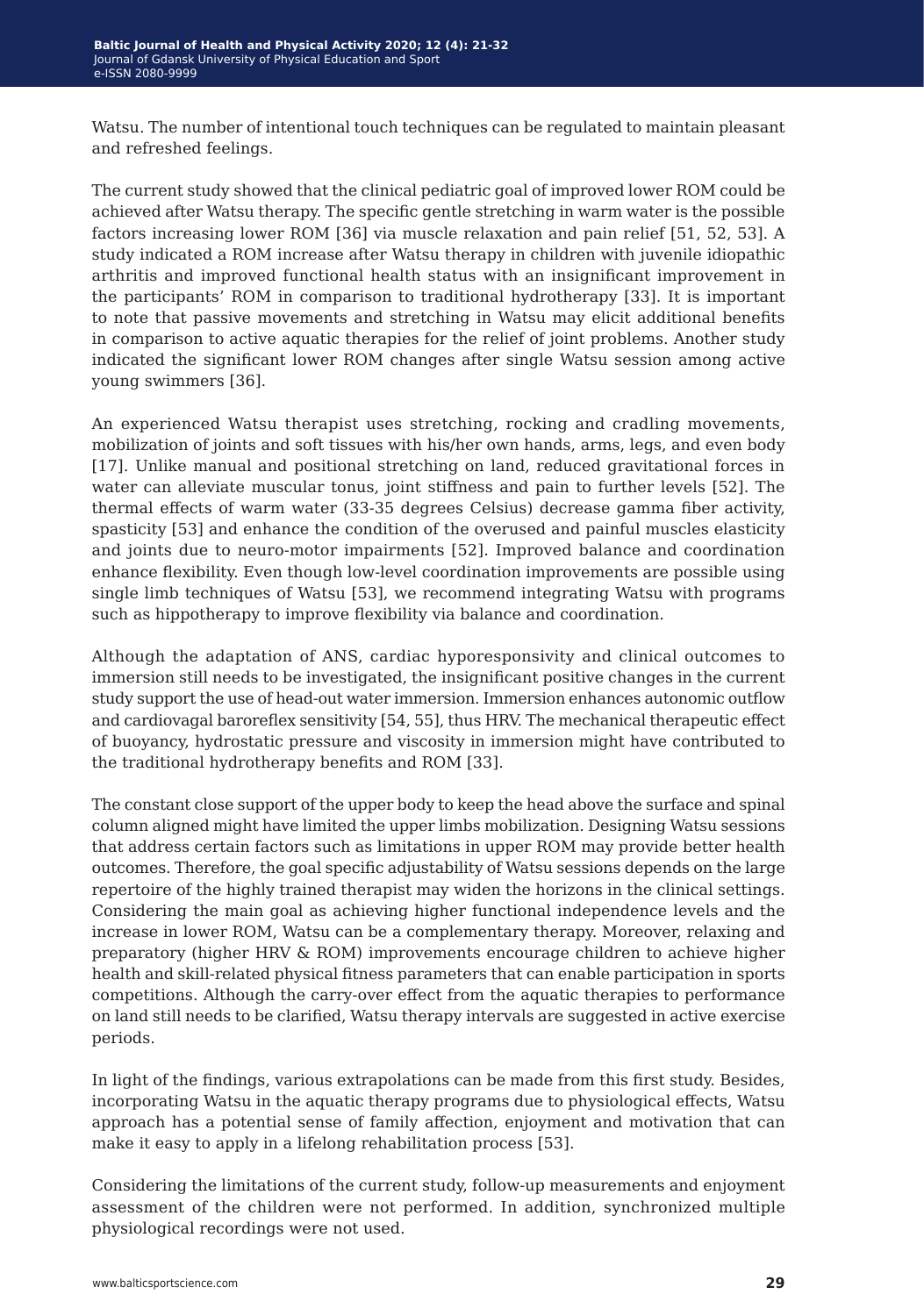## **conclusions**

The clinical importance of this unique study is that the use of Watsu passive therapy is found applicable for the first time in autonomic modulation and ROM of the children with CP.

Thus, enhanced modulation of ANS can alleviate the symptoms of motor dysfunction due to neuromuscular disorder and increase the adaptive capacity of the cardiac regulation leading to stress and tension release in the muscles and joints. These effects can enhance overall wellbeing.

These first empirical pieces of evidence can provide new implications in the field of passive aquatic therapy for researchers. The findings are the first to suggest further personalization of rehabilitation programs using tools of Watsu. Future randomized, blinded trials with large sample size with follow up measurements are needed to confirm our results.

### **references**

- [1] Christensen D, Van Naarden BK, Doernberg NS, et al. Prevalence of cerebral palsy, co-occurring autism spectrum disorders, and motor functioning - Autism and Developmental Disabilities Monitoring Network, Dev Med Child Neurol. 2014;56(1):59-65. <https://doi.org/10.1111/dmcn.12268>
- [2] Ferreira MC, Pastore C, Imada R, et al. The autonomic nervous system in individuals with cerebral palsy: A controlled study. J Oral Path. Med. 2011;40(7):576-81.<https://doi.org/10.1111/j.1600-0714.2011.01008.x>
- [3] Zwier JN, van Schie PE, Becher JG, Smits DW, Gorter JW, Dallmeijer AJ. Physical activity in young children with cerebral palsy. Disabil Rehabil. 2010; 32(18):1501-8.<https://doi.org/10.3109/09638288.2010.497017>
- [4] Lidija D, Bojko B, Hristina C, et al. Assessment of general movements and heart rate variability in the prediction of neurodevelopmental outcome in preterm infants. Early Human Development. 2016;99:7-12. [https://doi.org/10.1016/j.](https://doi.org/10.1016/j.earlhumdev.2016.05.014 ) [earlhumdev.2016.05.014](https://doi.org/10.1016/j.earlhumdev.2016.05.014 )
- [5] Kleiger RE, Stein PK, Bigger JT. Heart Rate Variability: Measurement and Clinical Utility. Annals of Noninvasive Electrocardiology. 2005;10(1):88-101. <https://doi.org/10.1111/j.1542-474X.2005.10101.x>
- [6] Sztajzel J. Heart rate variability: A noninvasive electrocardiographic method to measure the autonomic nervous system. Swiss Med Wkly. 2004. 134(35-36), 514-22.
- [7] Catai AM, Pastre CM, Godoy MF, Silva E, Takahashi ACM, Vanderlei LCM. Heart rate variability: Are you using it properly? Standardisation checklist of procedures. Brazilian J Phys Therapy. 2020;24(2):91-102[. https://doi.]( https://doi.org/10.1016/j.bjpt.2019.02.006) [org/10.1016/j.bjpt.2019.02.006]( https://doi.org/10.1016/j.bjpt.2019.02.006)
- [8] Lischke A, Jacksteit R, Moeller A Pahnke R, Hamm AO, Weippert M. Heart rate variability is associated with psychosocial stress in distinct social domains. J Psychosomatic Res. 2018:106:56-61. [https://doi.org/10.1016/j.](https://doi.org/10.1016/j.jpsychores.2018.01.005 ) [jpsychores.2018.01.005](https://doi.org/10.1016/j.jpsychores.2018.01.005 )
- [9] Williams DP, Koenig J, Carnevali L, Sgoifo A, Jarczok MN, Sternberg EM, Thayer JF. Heart rate variability and inflammation: A meta-analysis of human studies. Brain, Behavior, and Immunity 2019: (IF 6.170). [https://doi.](https://doi.org/10.1016/j.bbi.2019.03.009 ) [org/10.1016/j.bbi.2019.03.009](https://doi.org/10.1016/j.bbi.2019.03.009 )
- [10] Amichai T, Katz-Leurer M. Heart rate variability in children with cerebral palsy: Review of the literature and metaanalysis. NeuroRehabilitation. 2014:35(1):113-122.<https://doi.org/10.3233/NRE-141097>
- [11] Field T. Pediatric massage therapy research: A narrative review. Children. Sp. Issue: Complementary and Integrative Movement Therapies for Children. 2019 6(6), 78; [https://doi.org/10.3390/children6060078](https://doi.org/10.3390/children6060078 )
- [12] Tarsha MS, Park S, Tortora S. Body-centered interventions for psychopathological conditions: A review. Frontiers in Psychology. 2020;10:2907. <https://doi.org/10.3389/fpsyg.2019.02907>
- [13] Kamioka H, Tsutani K, Okuizumi H, et al. Effectiveness of aquatic exercise and balneotherapy: A summary of systematic reviews based on randomized controlled trials of water immersion therapies. J Epidemiol. 2010 20(1):2-12. [https://](https://doi.org/10.2188/jea.JE20090030) [doi.org/10.2188/jea.JE20090030](https://doi.org/10.2188/jea.JE20090030)
- [14] Akinola BI, Gbiri CA, Odebiyi DO. Effect of a 10-week aquatic exercise training program on gross motor function in children with spastic cerebral palsy. Global Pediatric Health. 2019 June 25. [https://doi.org/10.1177/2333794X19857378](https://doi.org/10.1177/2333794X19857378 )
- [15] Groppe M, Mattern-Baxter K, Davenport TE. Passive stretching and its effect on spasticity and range of motion in children with cerebral palsy: A systematic review. J Student Phys Therapy Res. 2012: 5(1), Article 2
- [16] Choi K, Cho S. The effect of underwater intervention in children with cerebral palsy on the range of motion, coordination and balance: meta-analysis. Korean Journal of Integrated Medicine, 2019:7 (3), 71–83.
- [17] Dull H. Watsu®: Basic and explorer paths. Watsu® Publishing. 4th edition. 2008.
- [18] Tufekcioglu E, Cotuk HB. Comparison of heart rate variability in different body position on land and in water. Nigde University J. of Phy. Edu. and Sport Sciences. 2009: 3(3)
- [19] Field T. Social touch, CT touch and massage therapy: A narrative review. Developmental Rev. 2019;51:123-145. <https://doi.org/10.1016/j.dr.2019.01.002>
- [20] Gorter JW, Currie SJ. Aquatic exercise programs for children and adolescents with cerebral palsy: What do we know and where do we go? Int J Pediatrics. 2011:712165. <https://doi.org/10.1155/2011/712165>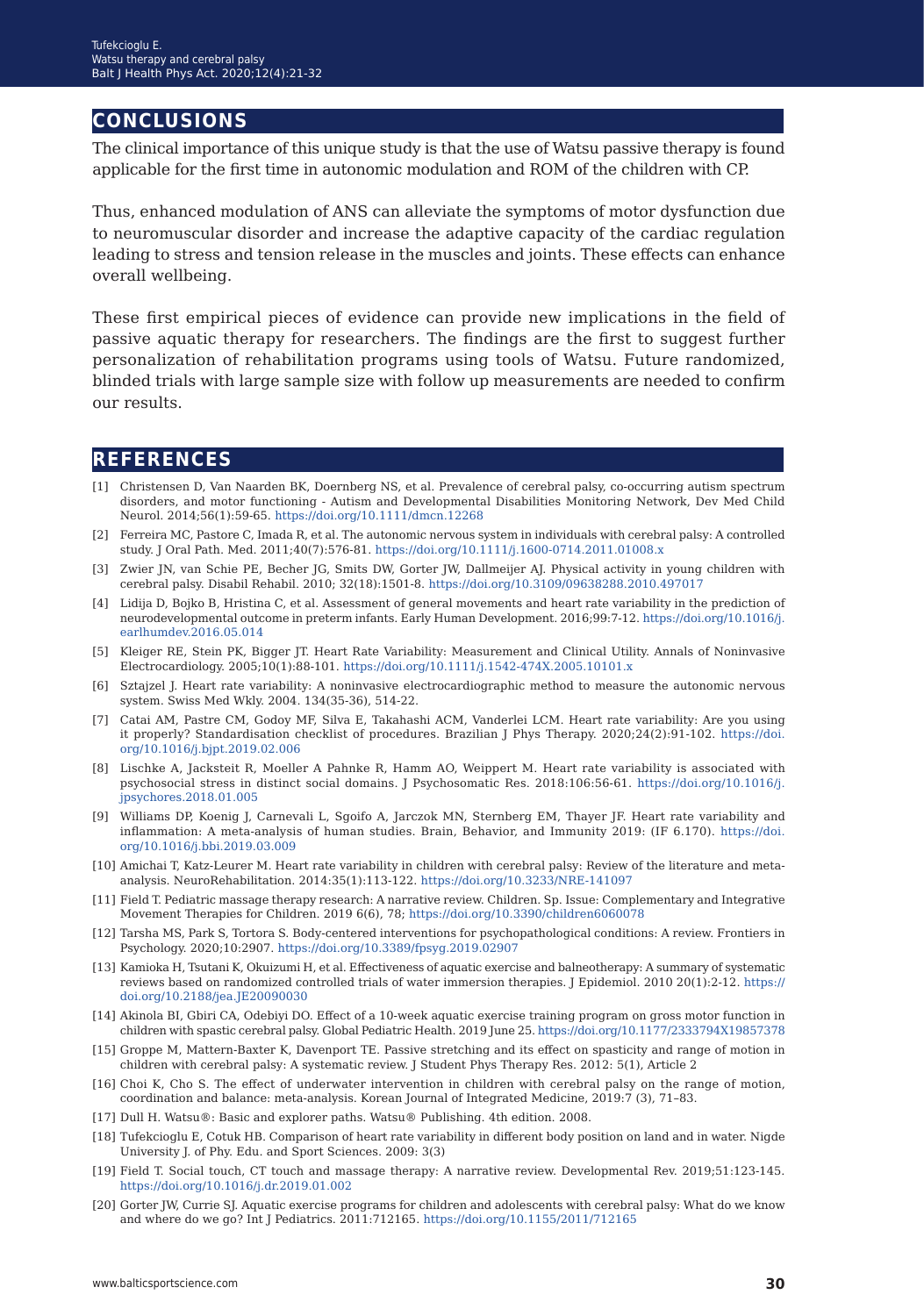- [21] Jorgic B, Dimitrijevic L, Lambeck J, Aleksandrovic M, Okičić T, Madić D. Effects of aquatic programs in children and adolescents with cerebral palsy: Systematic review. Sport Sci. 2012:5(49)-56.
- [22] Shaffer F, Ginsberg JP. An Overview of Heart Rate Variability Metrics and Norms. Frontiers in Public Health. 2017:5;258. [https://doi.org/10.3389/fpubh.2017.00258](https://doi.org/10.3389/fpubh.2017.00258 )
- [23] Seppälä S, Laitinen T, Tarvainen MP, et al. Normal values for heart rate variability parameters in children 6-8 years of age: the PANIC Study. Clin Physiol Funct Imaging. 2014;34:290–6.10.1111. [https://doi.org/10.1111/cpf.12096](https://doi.org/10.1111/cpf.12096 )
- [24] Weiner OM, McGrath JJ. Test-retest reliability of pediatric heart rate variability. A meta-analysis. J Psychophysiol. 2017;31(1):6–28.<https://doi.org/10.1027/0269-8803/a000161>
- [25] Plews DJ, Scott B, Altini M, Wood M, Kilding AE, Laursen PB. Comparison of heart-rate-variability recording with smartphone photoplethysmography, Polar H7 chest strap, and electrocardiography. Int J Sports Physiol Perform. 2017;1;12 (10):1324-1328. <https://doi.org/10.1123/ijspp.2016-0668>
- [26] Georgiou K, Larentzakis AV, Khamis NN, Alsuhaibani GI, Alaska YA, Giallafos EJ. Can wearable devices accurately measure heart rate variability? A systematic review. Folia Medica, 2018;60(1):7-20. [https://doi.org/10.2478/fol](https://doi.org/10.2478/folmed-2018-0012 )[med-2018-0012](https://doi.org/10.2478/folmed-2018-0012 )
- [27] Soucie Jm, Wang C, Forsyth A, et al. Range of motion measurements: reference values and a database for comparison studies. Hemophilia. 2011;17:500-507. <https://doi.org/10.1111/j.1365-2516.2010.02399.x>
- [28] Chapleau J, Canet F, Petit Y, Laflamme GY, Rouleau DM. Validity of goniometric elbow measurements: comparative study with a radiographic method. Clin Orthop Relat Res. 2011;469(11):3134–3140. [https://doi.org/10.1007/s11999-](https://doi.org/10.1007/s11999-011-1986-8 ) [011-1986-8](https://doi.org/10.1007/s11999-011-1986-8 )
- [29] Van Rijn SF, Zwerus EL, Koenraadt KL, Jacobs WC, van den Bekerom MP, Eygendaal D. The reliability and validity of goniometric elbow measurements in adults: A systematic review of the literature. Shoulder Elbow. 2018;10(4):274– 284. [https://doi.org/10.1177/1758573218774326](https://doi.org/10.1177/1758573218774326 )
- [30] Nussbaumer, S., Leunig, M., Glatthorn, J. F., Stauffacher, S., Gerber, H., & Maffiuletti, N. A. Validity and test-retest reliability of manual goniometers for measuring passive hip range of motion in femoroacetabular impingement patients. BMC Musculoskeletal Disorders. 2010;11:194.<https://doi.org/10.1186/1471-2474-11-194>
- [31] Zamuner AR, Andrade CP, Arca EA, Avila MA. Impact of water therapy on pain management in patients with fibromyalgia: current perspectives. J Pain Res. 2019;12:1971‐2007. [https://doi.org/10.2147/JPR.S161494](https://doi.org/10.2147/JPR.S161494 )
- [32] Ribeiro I, Lima F, Rosa T, et al. The effects of the Watsu method on functional capacity, anxiety and depression in patients with Parkinson disease. Archives in Biosciences & Health. 2019;1(1):11. [https://doi.org/10.18593/abh.19211](https://doi.org/10.18593/abh.19211 )
- [33] Ramírez NP, Cares PN, Peñailillo PSM. Effectiveness of Watsu therapy in patients with juvenile idiopathic arthritis. A parallel, randomized, controlled and single-blind clinical trial. Rev Chil Pediatr. 2019;90(3):283–92.
- [34] Schitter AM, Fleckenstein J, Frei P, Taeymans J, Kurpiers N, Radlinger L. Applications, indications, and effects of passive hydrotherapy WATSU (WaterShiatsu)—A systematic review and meta-analysis. PLoS ONE. 2020;15(3). [https://](https://doi.org/10.1371/journal.pone.0229705 ) [doi.org/10.1371/journal.pone.0229705](https://doi.org/10.1371/journal.pone.0229705 )
- [35] Tufekcioglu E, Erzeybek MS, Kaya F, Ozan G. The effect of 12-week passive aquatic bodywork on sympathovagal balance of obese youth. J Educ Train Stud. 2018;6(2):166–76.<https://doi.org/10.11114/jets.v6i2.2963>
- [36] Tufekcioglu E, Hassanain M. Acute effect of single watsu therapy on the flexibility of young male swimmers Conference: European College of Sports Sciences, Vienna; 2016.
- [37] Tarsha MS, Park S, Tortora S. Body-Centered interventions for psychopathological conditions: A review. Frontiers in Psychology. 2020;10:2907. <https://doi.org/10.3389/fpsyg.2019.02907>
- [38] Garcia-Rill E, Kezunovic N, Hyde J, Simon C, Beck P, Urbano FJ. Coherence and frequency in the reticular activating system (RAS). Sleep Medicine Reviews. 2013;17(3):227–238. <https://doi.org/10.1016/j.smrv.2012.06.002>
- [39] Elbers J, McCraty R. Heart math approach to self-regulation and psychosocial well-being. J Psychol Africa, 2020;30(1):69-79. <https://doi.org/10.1080/14330237.2020.1712797>
- [40] Maczkowiak SG, Holter G, Otten H. Watsu®—the effect of differently accentuated movement therapy interventions on clinically depressive patients. Bewegungstherapie und Gesundheitssport. 2007;23(2):58–64. [https://doi.](https://doi.org/10.1055/s-2007-960607) [org/10.1055/s-2007-960607](https://doi.org/10.1055/s-2007-960607)
- [41] Choi KH, Kim J, Kwon OS, Kim MJ, Ryu YH, Park JE. Is heart rate variability (HRV) an adequate tool for evaluating human emotions? – A focus on the use of the International Affective Picture System (IAPS) Psychiatr Res. 2017;251: 192-196[. https://doi.org/10.1016/j.psychres.2017.02.025]( https://doi.org/10.1016/j.psychres.2017.02.025)
- [42] De Witte NAJ, Sütterlin S, Braet C, Mueller SC. Getting to the heart of emotion regulation in youth: The role of interoceptive sensitivity, heart rate variability, and parental psychopathology. PLoS ONE. 2016;11(10). [https://doi.](https://doi.org/10.1371/journal.pone.0164615) [org/10.1371/journal.pone.0164615](https://doi.org/10.1371/journal.pone.0164615)
- [43] Shaffer F, McCraty R, Zerr CL. A healthy heart is not a metronome: An integrative review of the heart's anatomy and heart rate variability. Frontiers in Psychology. 2014;5:1040. <https://doi.org/10.3389/fpsyg.2014.01040>
- [44] Meier M, Unternaehrer E, Dimitroff SJ, et al. In search of a standardized protocol for parasympathetic nervous system activation. PsyArXiv, 2020. <https://doi.org/10.31234/osf.io/m85qc>
- [45] Löken LS. Wessberg J. Morrison I. McGlone F. Olausson H. Coding of pleasant touch by unmyelinated afferents in humans". Nature Neuroscience. 2009;12(5):547–548. <https://doi.org/10.1038/nn.2312>
- [46] Gatti E, Calzolari E, Maggioni E, Obrist M. Emotional ratings and skin conductance response to visual, auditory and haptic stimuli. Sci Data. 2018; 5:180120. <https://doi.org/10.1038/sdata.2018.120>
- [47] Nakano H, Kodama T, Ueda T, Mori I, Tani T, Murata, S. Effect of hand and foot massage therapy on psychological factors and EEG activity in elderly people requiring long-term care: A randomized cross-over study. Brain Sci. 2019; 9:54. <https://doi.org/10.3390/brainsci9030054>
- [48] Gliga T, Farroni T, Cascio CJ. Social touch: A new vista for developmental cognitive neuroscience? Dev Cogn Neurosci. 2019;35:1–4.<https://doi.org/10.1016/j.dcn.2018.05.006>
- [49] Inami T, Shimizu T, Baba R, Nakagaki A. Acute changes in autonomic nerve activity during passive static stretching. American J Sport Sci Med. 2014:2(4):166-170. <https://doi.org/10.12691/ajssm-2-4-9>